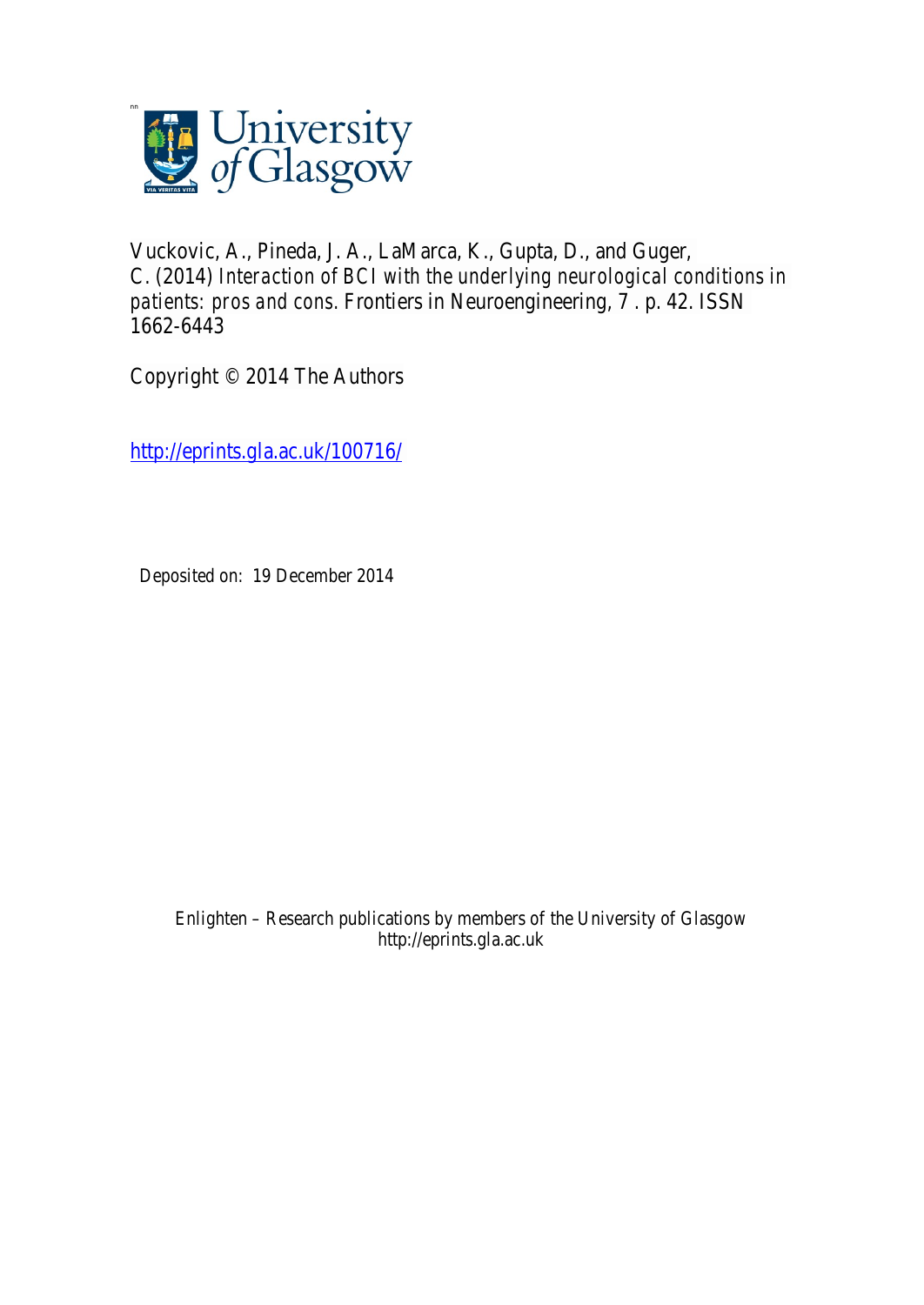

## [Interaction of BCI with the underlying neurological](http://www.frontiersin.org/journal/10.3389/fneng.2014.00042/full) conditions in patients: pros and cons

## *[Aleksandra Vuckovic](http://community.frontiersin.org/people/u/77206) <sup>1</sup> \*, [Jaime A. Pineda](http://community.frontiersin.org/people/u/84245)2, [Kristen LaMarca3](http://community.frontiersin.org/people/u/105252), [Disha Gupta](http://community.frontiersin.org/people/u/105182)4 and [Christoph Guger](http://community.frontiersin.org/people/u/1735) <sup>5</sup>*

*<sup>1</sup> School of Engineering, University of Glasgow, Glasgow, UK*

*<sup>3</sup> Clinical Psychology, California School of Professional Psychology, San Diego, CA, USA*

*<sup>4</sup> Burke Rehabilitation Center, Burke-Cornell Medical Research Institute, White Plains, NY, USA*

*<sup>5</sup> Guger Technologies OG, g.tec medical engineering GmbH, Graz, Austria*

*\*Correspondence: [aleksandra.vuckovic@glasgow.ac.uk](mailto:aleksandra.vuckovic@glasgow.ac.uk)*

## *Edited and reviewed by:*

*Laura Ballerini, University of Trieste, Italy*

**Keywords: BCI performance, patients, amyothopic lateral sclerosys, spinal cord injury, autism spectrum disorders, stroke volume, cerebral palsy**

The primary purpose of clinical Brain Computer Interface (BCI) systems is to help patients communicate with their environment or to aid in their recovery. BCI can be used to replace, restore, enhance, supplement, or improve natural Central Neural System (CNS) output [\(Wolpaw and Wolpaw](#page-2-0), [2012\)](#page-2-0).

A common denominator for all BCI patient groups is that they suffer from a neurological deficit. As a consequence, BCI systems in clinical and research settings operate with control signals (brain waves) that could be substantially altered compared to brain waves of able-bodied individuals. Most BCI systems are built and tested on able-bodied individuals, being insufficiently robust for clinical applications. The main reason for this is a lack of systematic analysis on how different neurological problems affect the BCI performance.

This special issue highlights interaction of BCI systems with the underlying neurological problems and how performance of these BCI system differ compared to similar systems tested on healthy individuals. The issue presents 4 reviews [\(Friedrich et al.,](#page-2-1) [2014](#page-2-1); [Pineda et al.](#page-2-2), [2014](#page-2-2); [Priftis](#page-2-3), [2014](#page-2-3); [Rupp, 2014\)](#page-2-4) and 8 experimental studies [\(Ang et al.](#page-2-5), [2014](#page-2-5); [Daly et al., 2014;](#page-2-6) [Ono et al.,](#page-2-7) [2014](#page-2-7); [Song et al.](#page-2-8), [2014](#page-2-8); [Xu et al., 2014;](#page-2-9) [Young et al.](#page-2-10), [2014a](#page-2-10)[,b](#page-3-0)[,c\)](#page-3-1). It covers studies on five different patient groups: stroke [\(Ang et al.,](#page-2-5) [2014](#page-2-5); [Ono et al., 2014;](#page-2-7) [Song et al.](#page-2-8), [2014](#page-2-8); [Young et al., 2014a](#page-2-10)[,b](#page-3-0)[,c](#page-3-1)), spinal cord injury (SCI) [\(Rupp](#page-2-4), [2014](#page-2-4); [Xu et al.](#page-2-9), [2014](#page-2-9)), autism [\(Friedrich et al.](#page-2-1), [2014](#page-2-1); [Pineda et al.](#page-2-2), [2014](#page-2-2)), cerebral palsy (CP) [\(Daly et al., 2014](#page-2-6)) and amyotrophic lateral sclerosis (ALS) [\(Priftis,](#page-2-3) [2014](#page-2-3)). Three different types of BCI are presented: motor imagery, P300 and neurofeedback (operant conditioning). In the presented papers, BCI has been used either on its own or in a combination with an external device such as a robot or a functional electrical stimulation (FES).

Review papers discuss several possible applications of BCI including methods to replace [\(Priftis, 2014;](#page-2-3) [Rupp, 2014\)](#page-2-4), restore [\(Rupp, 2014](#page-2-4)) and improve [\(Friedrich et al.](#page-2-1), [2014](#page-2-1); [Pineda et al.,](#page-2-2) [2014](#page-2-2); [Rupp, 2014\)](#page-2-4) natural CNP output. Several experimental studies in this special issue present BCI applications to improve and restore CNP functions [\(Ang et al., 2014;](#page-2-5) [Ono et al., 2014;](#page-2-7) [Young et al.](#page-2-10), [2014a](#page-2-10)[,b](#page-3-0)) while some present basic research papers looking into the effect of BCI training on the cortical activity [\(Song et al., 2014;](#page-2-8) [Young et al., 2014b](#page-3-0)[,c\)](#page-3-1) or exploring EEG

signature characteristic for a certain patient group, such as SCI or CP [\(Daly et al., 2014;](#page-2-6) [Xu et al., 2014\)](#page-2-9).

In two review articles Pineda et al. and Friedrich et al. look into the application of BCI on a relatively novel group of patients, autistic children, who show deficits in social and communicative skills, including imitation, empathy, and shared attention, as well as restricted interests and repetitive patterns of behaviors. They discuss evidences for model-based neurofeedback approach for treating autism and propose a BCI game for treating both high and low functioning autistic patients. The game is unique in that it includes social interactions and provides neural- and body-based feedback that corresponds directly to the underlying significance of the trained signals as well as to the behavior that is reinforced. A review by Rupp provides a comprehensive critical analysis of pros- and cons- of different types of BCI for spinal cord injured patients. He also discusses advantages and disadvantages of using BCI for communication, wheelchair and environmental control, control of neuroprosthesis and for clinical, rehabilitation purposes. This paper provides a valuable analysis of different medical and personal factors which might affect the performance of a BCI. While some of these factors are specific for spinal cord injured patients, many of them would exist in most patient groups using BCI. A review paper by Priftis provides a critical analysis of the evidences of the effectiveness of P300 speller as a communication tool for ALS patients. This is one of the rare application for which a commercially available solution exists (intendix, g.tec medical engineering GmbH, g.USBamp P300 model, Guger Technologies OG, Austria). While accuracy of this type of BCI reaches 90% in able-bodied, only 70% can be achieved in patients [\(Ortner et al.](#page-2-11), [2011](#page-2-11)). [Priftis](#page-2-3) [\(2014](#page-2-3)) therefore concluded that requirements of ALS patients haven't been met yet, and highlights a striking fact that a tiny portion of published papers on P300 BCI presents experimental studies on ALS patients.

Papers showing experimental results in the special issue are either oriented toward rehabilitation or toward a basic science research. Stroke remains the most frequently tested patient population. In a randomized controlled trial on 21 chronic stroke patients, Ang et al. compare three hand and arm rehabilitation therapies, BCI with a haptic knob (HK) robot, HK alone or a

*<sup>2</sup> Department of Cognitive Science, University of California, San Diego, La Jolla, CA, USA*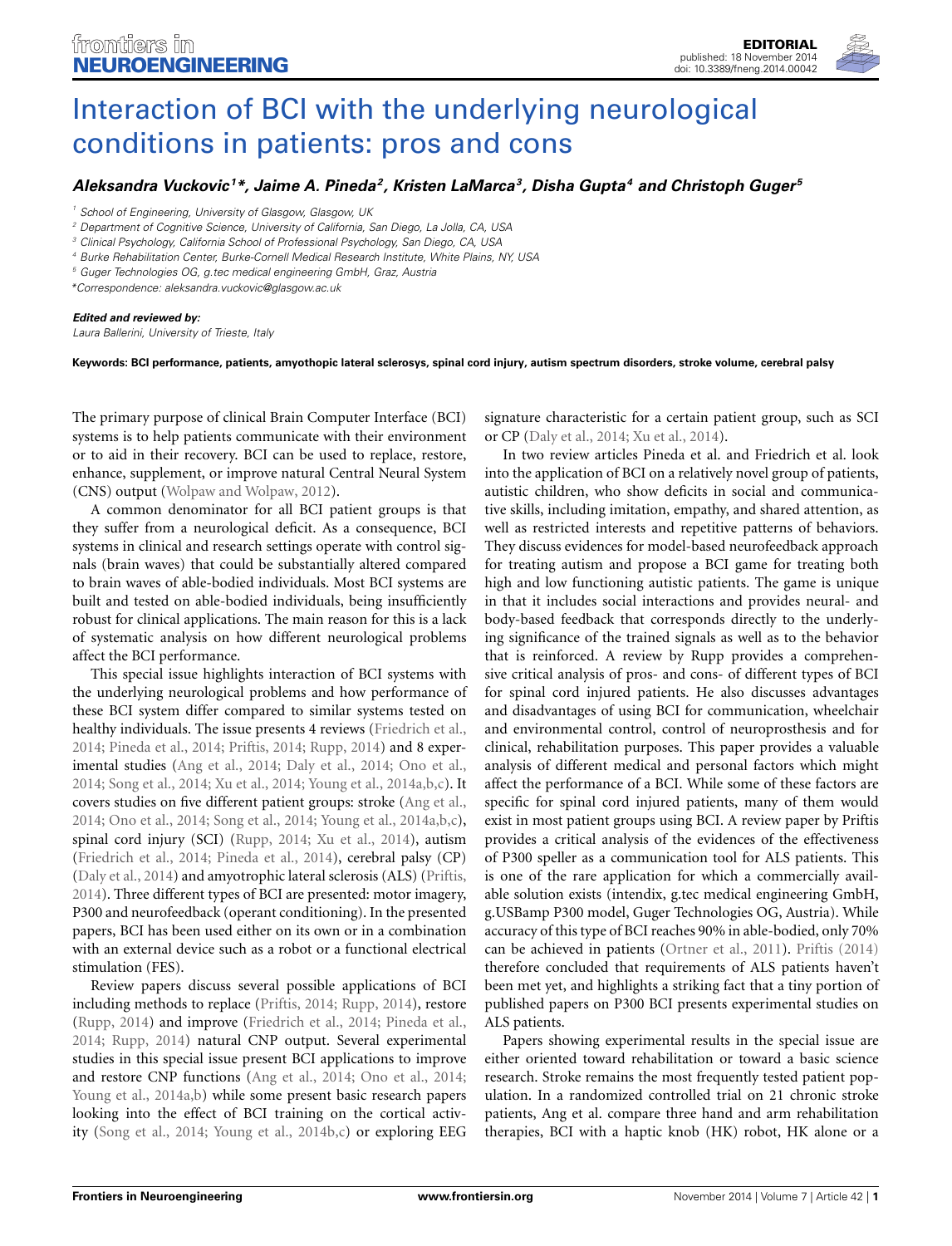standard physiotherapy. They provided evidences for BCI-HK group achieving significantly larger motor gain than the other two groups.

Ono et al. combined motor imagery based BCI with two different types of feedback for rehabilitation of hand function in chronic stroke patients; a visual and somatosensory. While both feedback modalities increased cortical response, as measured by the intensity of event-related desynchronization (ERD), only BCI training with somatosensory feedback provided improved motor function. This paper therefore demonstrates that changes in the cortical level might not necessarily be indicators of functional recovery.

An interesting case study by [Young et al.](#page-2-10) [\(2014a\)](#page-2-10), which fits well with the topic of the special issue, investigated how the preexisting neurological condition (congenital deafness) of a stroke patient influences performance of BCI system used for motor rehabilitation. The same research group provided a comprehensive analysis on the influence of BCI training on functional brain connectivity and brain organization, as measured by EEG and fMR[I and it's relation to motor gains](#page-3-0) [\(Song et al.](#page-2-8)[,](#page-3-0) [2014](#page-2-8)[;](#page-3-0) Young et al., [2014b](#page-3-0)[,c\)](#page-3-1). In a controlled study on 14 chronic hemiplegic patients they showed that only a treatment group, which received BCI-FES therapy, showed differential changes in brain activity patterns between lesioned and non lesioned hemisphere, which were [associated with changes in a specific motor function \(](#page-3-0)Young et al., [2014b](#page-3-0)). Using diffusion tensor imagining they showed that baseline fractional anisotropy of the posterior limb of the internal capsule predicts motor recovery [\(Song et al.](#page-2-8), [2014\)](#page-2-8). They also used fMRI to measure brain activity in stroke patients in a simple tapping task before and after a BCI intervention, showing that task-based functional connectivity correlates with gain in the motor outcome. However they also gave a word of warning indicating that BCI therapy might produce both adaptive and maladaptive changes [\(Young et al., 2014c](#page-3-1)).

Xu et al. compared movement related cortical potentials (MRCP) between three groups: able bodied volunteers, chronic paraplegic patients with central neuropathic pain and chronic paraplegic patients with no pain. They found significantly larger MRCP in both paraplegic patients groups compared to ablebodied people, independent on the underlying sensory loss or presence of chronic pain. This contrasts studies based on ERD analysis, in which paralysis and pain showed differential effect on the activity of the sensory-motor cortex [\(Vuckovic et al., 2014](#page-2-12)) and in which paraplegic patients with no pain have weaker ERD signatures than able-bodied people [\(Pfurtscheller et al., 2009;](#page-2-13) [Vuckovic et al., 2014](#page-2-12)); the study indicates that in this patient group, for motor imagery based BCI, time and phase locked MRCP might be a better suited feature than time but not phase locked ERD.

Daly et al. provided one of the rare BCI studies on adults with CP. They showed that motor imagery in patients with CP results in significantly less ERD and less functional connectivity compared to the able-bodied, indicating potentially lower BCI performances.

In summary, for BCIs it is still a long way to presenting an adequate replacement of the existing technologies for communication and control in patients with a minimum of preserved motor and cognitive function. Rehabilitation seems to be the area which provides the most immediate measure of benefit to a user. Rehabilitation is limited to a certain period of time and is typically performed in clinical environment, therefore can be operated by a clinically trained person. Recent tendencies to prolonged, home based rehabilitation will however likely increase requirements for a rehabilitation BCI in respect to size, price, esthetic, and user friendliness.

We are optimistic that this special issue will generate a body of knowledge valuable both to researchers working with clinical populations, but also to a vast majority of BCI researchers testing new algorithms on able-bodied people. This should lead toward more robust or tailor-made BCI protocols, facilitating translation of research from laboratories to the end users.

## **REFERENCES**

- <span id="page-2-5"></span>Ang, K. K., Guan, C., Phua, K. S., Wang, C., Zhou, L., Tang, K. Y., et al. (2014). Brain-computer interface-based robotic end effector system for wrist and hand rehabilitation: results of a three-armed randomized controlled trial for chronic stroke. *Front. Neuroeng*. 7:30. doi: 10.3389/fneng.2014.00030
- <span id="page-2-6"></span>Daly, I., Faller, J., Scherer, R., Sweeney-Reed, C. M., Nasuto, S., Billinger, M., et al. (2014). Exploration of the neural correlates of cerebral palsy for sensorimotor BCI control. *Front. Neuroeng.* 7:20. doi: 10.3389/fneng.2014.00020
- <span id="page-2-1"></span>Friedrich, E. V. C., Suttie, N., Sivanathan, A., Lim, T., Louchart, S., and Pineda, J. A. (2014). Brain-computer interface game applications for combined neurofeedback and biofeedback treatment for children on the autism spectrum. *Front. Neuroeng*. 7:21. doi: 10.3389/fneng.2014.00021
- <span id="page-2-7"></span>Ono, T., Shindo, K., Kawashima, K., Ota, N., Ito, M., Ota, T., et al. (2014). Brain-computer interface with somatosensory feedback improves functional recovery from severe hemiplegia due to chronic stroke. *Front. Neuroeng*. 7:19. doi: 10.3389/fneng.2014.00019
- <span id="page-2-11"></span>Ortner, R., Aloise, F., Prückl, R., Schettini, F., Putz, V., Scharinger, J., et al. (2011). Accuracy of a P300 speller for people with motor impairments: a comparison. *Clin. EEG Neurosci*. 42, 214–218. doi: 10.1177/155005941104 200405
- <span id="page-2-13"></span>Pfurtscheller, G., Linortner, P., Winkler, R., Korisek, G., and Müller-Putz, G. (2009). Discrimination of motor imagery-induced EEG patterns in patients with complete spinal cord injury. *Comput. Intell. Neurosci*. 2009:104180. doi: 10.1155/2009/104180
- <span id="page-2-2"></span>Pineda, J. A., Friedrich, E., and LaMarca, K. (2014). Neurorehabilitation of social dysfunctions: a model-based neurofeedback approach for low and highfunctioning autism. *Front. Neuroeng.* 7:29. doi: 10.3389/fneng.2014.00029
- <span id="page-2-3"></span>Priftis, K. (2014). Effectiveness of the P3-speller in brain-computer interfaces for amyotrophic lateral sclerosis patients: a systematic review and meta-analysis. *Front. Neuroeng.* 7:12. doi: 10.3389/fneng.2014.00012
- <span id="page-2-4"></span>Rupp, R. (2014). Challenges in clinical applications of brain computer interfaces in individuals with spinal cord injury. *Front. Neuroeng*. 7:38. doi: 10.3389/fneng.2014.00038
- <span id="page-2-8"></span>Song, J., Young, B. M., Nigogosyan, Z., Walton, L. M., Nair, V. A., Grogan, S. W., et al. (2014). Characterizing relationships of DTI, fMRI, and motor recovery in stroke rehabilitation utilizing brain-computer interface technology. *Front. Neuroeng*. 7:31. doi: 10.3389/fneng.2014.00031
- <span id="page-2-12"></span>Vuckovic, A., Hasan, M. A., Fraser, M., Conway, B. A., Nasseroleslami, B., and Allan, D. B. (2014). Dynamic oscillatory signatures of central neuropathic pain in spinal cord injury. *J. Pain* 15, 645–655. doi: 10.1016/j.jpain.2014.02.005
- <span id="page-2-0"></span>Wolpaw, J. R., and Wolpaw, E. W. (2012). "Brain-computer interfaces: something new under the sun," in *Brain Computer Interfaces: Principles and Practice*, eds J. R. Wolpaw and E. W. Wolpaw (Oxford: Oxford University Press), 3–12.
- <span id="page-2-9"></span>Xu, R., Jiang, N., Vuckovic, A., Hasan, M. A., Mrachacz-Kersting, N., David Allan, D., et al. (2014). Movement-related cortical potentials in paraplegic patients: abnormal patterns and considerations for BCI-rehabilitation. *Front. Neuroeng*. 7:35. doi: 10.3389/fneng.2014.00035
- <span id="page-2-10"></span>Young, B. M., Nigogosyan, Z., Nair, V. A., Walton, L. M., Song, J., Tyler, M. E., et al. (2014a). Case report: post-stroke interventional BCI rehabilitation in an individual with preexisting sensorineural disability. *Front. Neuroeng.* 7:18. doi: 10.3389/fneng.2014.00018